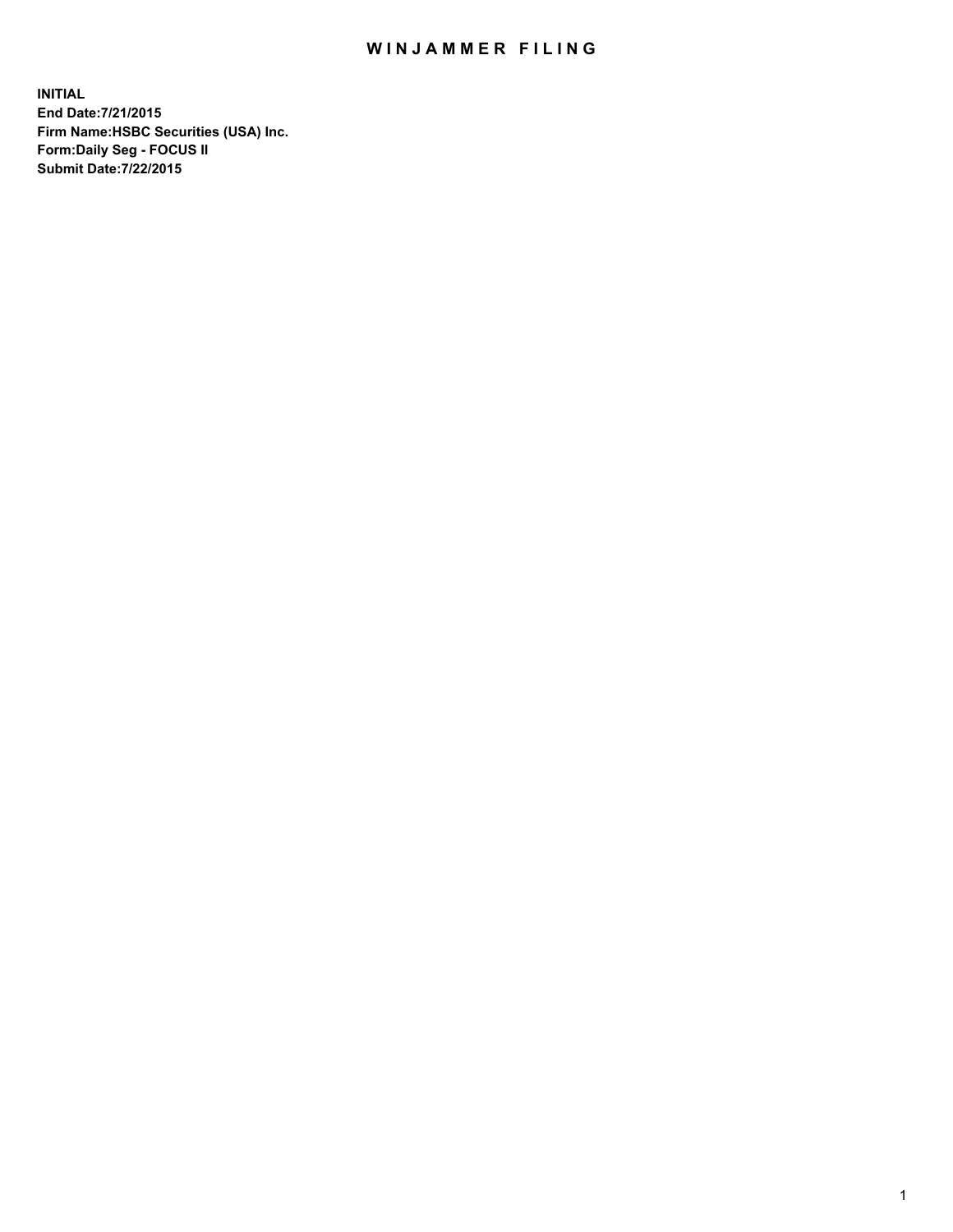## **INITIAL End Date:7/21/2015 Firm Name:HSBC Securities (USA) Inc. Form:Daily Seg - FOCUS II Submit Date:7/22/2015 Daily Segregation - Cover Page**

| Name of Company<br><b>Contact Name</b><br><b>Contact Phone Number</b><br><b>Contact Email Address</b>                                                                                                                                                                                                                         | <b>HSBC Securities (USA) Inc.</b><br><b>Steven Richardson</b><br>212-525-6445<br>steven.richardson@us.hsbc.com |
|-------------------------------------------------------------------------------------------------------------------------------------------------------------------------------------------------------------------------------------------------------------------------------------------------------------------------------|----------------------------------------------------------------------------------------------------------------|
| FCM's Customer Segregated Funds Residual Interest Target (choose one):<br>a. Minimum dollar amount: ; or<br>b. Minimum percentage of customer segregated funds required:% ; or<br>c. Dollar amount range between: and; or<br>d. Percentage range of customer segregated funds required between: % and %.                      | 50,000,000<br>0 <sub>0</sub><br>0 <sub>0</sub>                                                                 |
| FCM's Customer Secured Amount Funds Residual Interest Target (choose one):<br>a. Minimum dollar amount: ; or<br>b. Minimum percentage of customer secured funds required:%; or<br>c. Dollar amount range between: and; or<br>d. Percentage range of customer secured funds required between:% and%.                           | 10,000,000<br>0 <sub>0</sub><br>00                                                                             |
| FCM's Cleared Swaps Customer Collateral Residual Interest Target (choose one):<br>a. Minimum dollar amount: ; or<br>b. Minimum percentage of cleared swaps customer collateral required:%; or<br>c. Dollar amount range between: and; or<br>d. Percentage range of cleared swaps customer collateral required between:% and%. | 70,000,000<br>0 <sub>0</sub><br>00                                                                             |

Attach supporting documents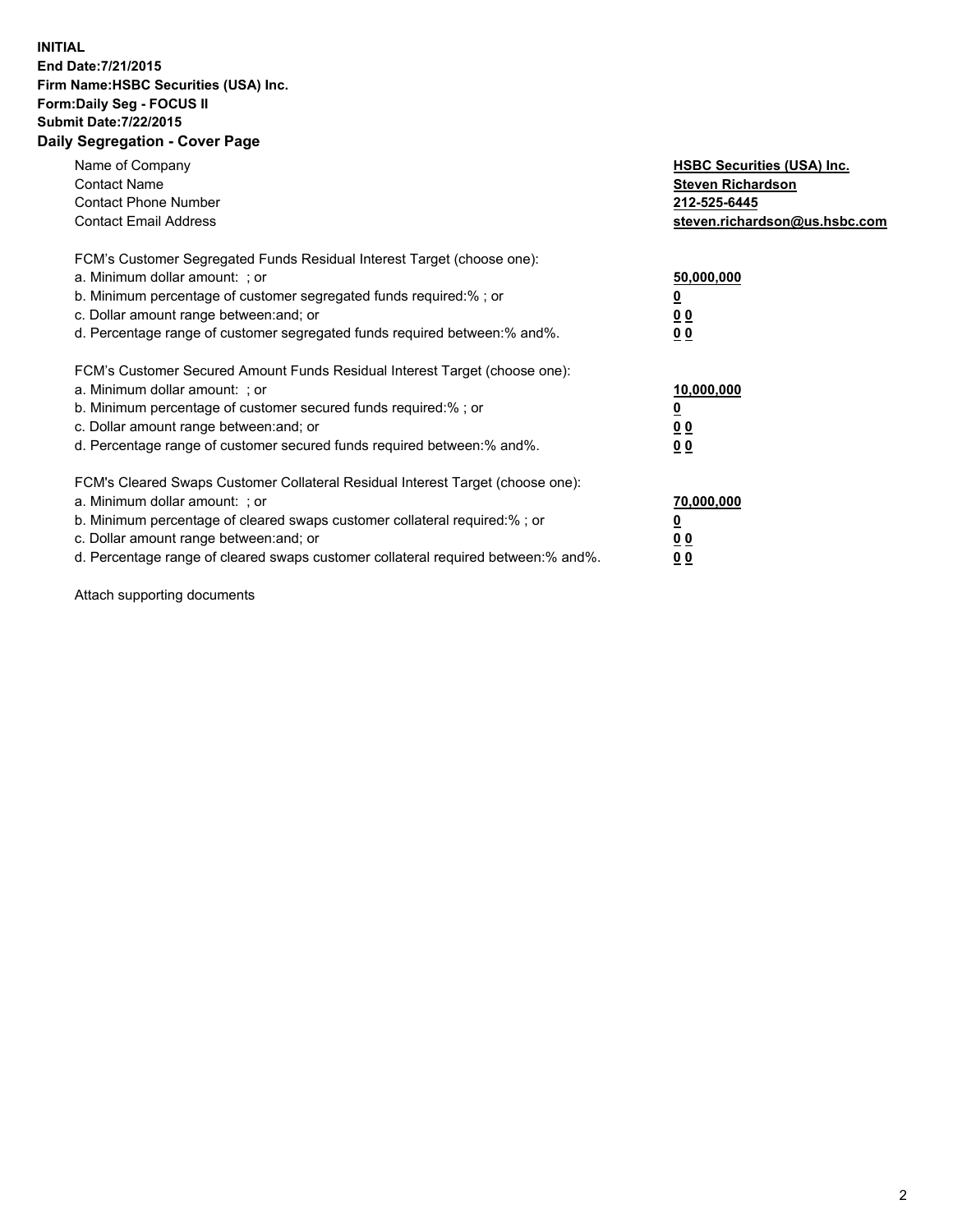**INITIAL End Date:7/21/2015 Firm Name:HSBC Securities (USA) Inc. Form:Daily Seg - FOCUS II Submit Date:7/22/2015 Daily Segregation - Secured Amounts**

|                | Daily Jegregation - Jeculed Aniounts                                                        |                                 |
|----------------|---------------------------------------------------------------------------------------------|---------------------------------|
|                | Foreign Futures and Foreign Options Secured Amounts                                         |                                 |
|                | Amount required to be set aside pursuant to law, rule or regulation of a foreign            | $0$ [7305]                      |
|                | government or a rule of a self-regulatory organization authorized thereunder                |                                 |
| 1 <sub>1</sub> | Net ledger balance - Foreign Futures and Foreign Option Trading - All Customers             |                                 |
|                | A. Cash                                                                                     | 58,534,033 [7315]               |
|                | B. Securities (at market)                                                                   | 39,108,934 [7317]               |
| 2.             | Net unrealized profit (loss) in open futures contracts traded on a foreign board of trade   | -652,908 [7325]                 |
| 3.             | Exchange traded options                                                                     |                                 |
|                | a. Market value of open option contracts purchased on a foreign board of trade              | $0$ [7335]                      |
|                | b. Market value of open contracts granted (sold) on a foreign board of trade                | $0$ [7337]                      |
| 4.             | Net equity (deficit) (add lines 1. 2. and 3.)                                               | 96,990,059 [7345]               |
| 5.             | Account liquidating to a deficit and account with a debit balances - gross amount           | 1,075,075 [7351]                |
|                | Less: amount offset by customer owned securities                                            | -1,008,042 [7352] 67,033 [7354] |
| 6.             | Amount required to be set aside as the secured amount - Net Liquidating Equity              | 97,057,092 [7355]               |
|                | Method (add lines 4 and 5)                                                                  |                                 |
| 7.             | Greater of amount required to be set aside pursuant to foreign jurisdiction (above) or line | 97,057,090 [7360]               |
|                | 6.                                                                                          |                                 |
|                | FUNDS DEPOSITED IN SEPARATE REGULATION 30.7 ACCOUNTS                                        |                                 |
| 1.             | Cash in banks                                                                               |                                 |
|                | A. Banks located in the United States                                                       | 26,337,048 [7500]               |
|                | B. Other banks qualified under Regulation 30.7                                              | 0 [7520] 26,337,048 [7530]      |
| 2.             | Securities                                                                                  |                                 |
|                | A. In safekeeping with banks located in the United States                                   | 39,108,934 [7540]               |
|                | B. In safekeeping with other banks qualified under Regulation 30.7                          | 0 [7560] 39,108,934 [7570]      |
| 3.             | Equities with registered futures commission merchants                                       |                                 |
|                | A. Cash                                                                                     | $0$ [7580]                      |
|                | <b>B.</b> Securities                                                                        | $0$ [7590]                      |
|                | C. Unrealized gain (loss) on open futures contracts                                         | $0$ [7600]                      |
|                | D. Value of long option contracts                                                           | $0$ [7610]                      |
|                | E. Value of short option contracts                                                          | 0 [7615] 0 [7620]               |
| 4.             | Amounts held by clearing organizations of foreign boards of trade                           |                                 |
|                | A. Cash                                                                                     | $0$ [7640]                      |
|                | <b>B.</b> Securities                                                                        | $0$ [7650]                      |
|                | C. Amount due to (from) clearing organization - daily variation                             | $0$ [7660]                      |
|                | D. Value of long option contracts                                                           | $0$ [7670]                      |
|                | E. Value of short option contracts                                                          | 0 [7675] 0 [7680]               |
| 5.             | Amounts held by members of foreign boards of trade                                          |                                 |
|                | A. Cash                                                                                     | 73,548,559 [7700]               |
|                | <b>B.</b> Securities                                                                        | $0$ [7710]                      |
|                | C. Unrealized gain (loss) on open futures contracts                                         | -652,908 [7720]                 |
|                | D. Value of long option contracts                                                           | $0$ [7730]                      |
|                | E. Value of short option contracts                                                          | 0 [7735] 72,895,651 [7740]      |
| 6.             | Amounts with other depositories designated by a foreign board of trade                      | $0$ [7760]                      |
| 7.             | Segregated funds on hand                                                                    | $0$ [7765]                      |
| 8.             | Total funds in separate section 30.7 accounts                                               | 138,341,633 [7770]              |
| 9.             | Excess (deficiency) Set Aside for Secured Amount (subtract line 7 Secured Statement         |                                 |
|                | Page 1 from Line 8)                                                                         | 41,284,543 [7380]               |
| 10.            | Management Target Amount for Excess funds in separate section 30.7 accounts                 |                                 |
| 11.            | Excess (deficiency) funds in separate 30.7 accounts over (under) Management Target          | 10,000,000 [7780]               |
|                |                                                                                             | 31,284,543 [7785]               |
|                |                                                                                             |                                 |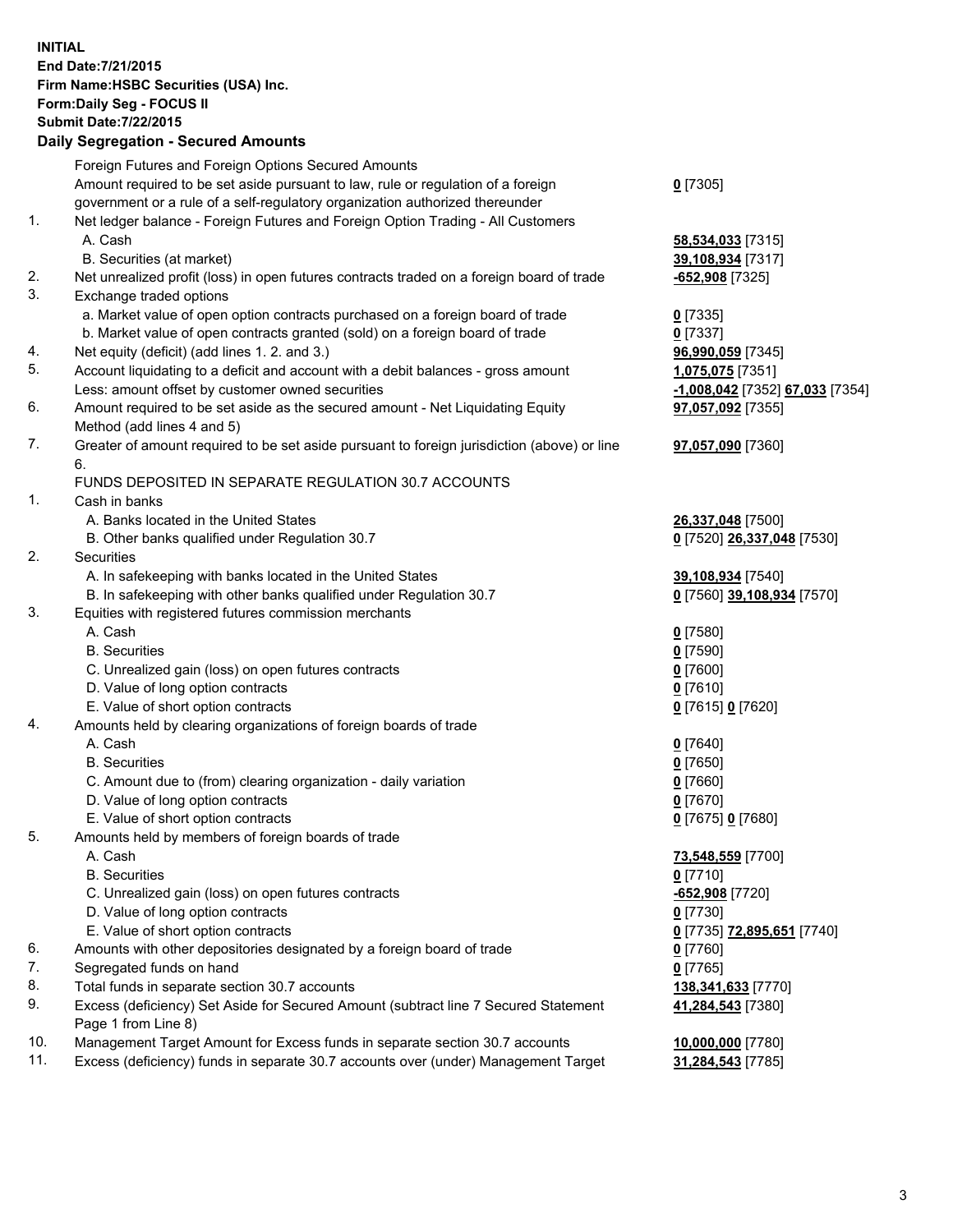|     | <b>INITIAL</b><br>End Date: 7/21/2015<br>Firm Name: HSBC Securities (USA) Inc.<br>Form: Daily Seg - FOCUS II<br><b>Submit Date: 7/22/2015</b><br>Daily Segregation - Segregation Statement<br>SEGREGATION REQUIREMENTS(Section 4d(2) of the CEAct) |                             |
|-----|----------------------------------------------------------------------------------------------------------------------------------------------------------------------------------------------------------------------------------------------------|-----------------------------|
| 1.  | Net ledger balance                                                                                                                                                                                                                                 |                             |
|     | A. Cash                                                                                                                                                                                                                                            | 4,324,066 [7010]            |
| 2.  | B. Securities (at market)<br>Net unrealized profit (loss) in open futures contracts traded on a contract market                                                                                                                                    | 714,047,175 [7020]          |
| 3.  | Exchange traded options                                                                                                                                                                                                                            | 266,654,091 [7030]          |
|     | A. Add market value of open option contracts purchased on a contract market                                                                                                                                                                        | 92,838,640 [7032]           |
|     | B. Deduct market value of open option contracts granted (sold) on a contract market                                                                                                                                                                | -5,322,912 [7033]           |
| 4.  | Net equity (deficit) (add lines 1, 2 and 3)                                                                                                                                                                                                        | 1,072,541,060 [7040]        |
| 5.  | Accounts liquidating to a deficit and accounts with                                                                                                                                                                                                |                             |
|     | debit balances - gross amount                                                                                                                                                                                                                      | 1,921,350 [7045]            |
|     | Less: amount offset by customer securities                                                                                                                                                                                                         | -1,921,275 [7047] 75 [7050] |
| 6.  | Amount required to be segregated (add lines 4 and 5)                                                                                                                                                                                               | 1,072,541,135 [7060]        |
|     | FUNDS IN SEGREGATED ACCOUNTS                                                                                                                                                                                                                       |                             |
| 7.  | Deposited in segregated funds bank accounts                                                                                                                                                                                                        |                             |
|     | A. Cash                                                                                                                                                                                                                                            | 20,423,036 [7070]           |
|     | B. Securities representing investments of customers' funds (at market)                                                                                                                                                                             | $0$ [7080]                  |
|     | C. Securities held for particular customers or option customers in lieu of cash (at<br>market)                                                                                                                                                     | 130,483,246 [7090]          |
| 8.  | Margins on deposit with derivatives clearing organizations of contract markets                                                                                                                                                                     |                             |
|     | A. Cash                                                                                                                                                                                                                                            | 26,747,217 [7100]           |
|     | B. Securities representing investments of customers' funds (at market)                                                                                                                                                                             | 269,572,500 [7110]          |
|     | C. Securities held for particular customers or option customers in lieu of cash (at<br>market)                                                                                                                                                     | 583,563,928 [7120]          |
| 9.  | Net settlement from (to) derivatives clearing organizations of contract markets                                                                                                                                                                    | 3,205,071 [7130]            |
| 10. | Exchange traded options                                                                                                                                                                                                                            |                             |
|     | A. Value of open long option contracts                                                                                                                                                                                                             | 92,838,640 [7132]           |
|     | B. Value of open short option contracts                                                                                                                                                                                                            | -5,322,912 [7133]           |
| 11. | Net equities with other FCMs                                                                                                                                                                                                                       |                             |
|     | A. Net liquidating equity                                                                                                                                                                                                                          | 50,216,098 [7140]           |
|     | B. Securities representing investments of customers' funds (at market)                                                                                                                                                                             | 0 [7160]                    |
|     | C. Securities held for particular customers or option customers in lieu of cash (at<br>market)                                                                                                                                                     | $0$ [7170]                  |
| 12. | Segregated funds on hand                                                                                                                                                                                                                           | $0$ [7150]                  |
| 13. | Total amount in segregation (add lines 7 through 12)                                                                                                                                                                                               | 1,171,726,824 [7180]        |
| 14. | Excess (deficiency) funds in segregation (subtract line 6 from line 13)                                                                                                                                                                            | 99,185,689 [7190]           |
| 15. | Management Target Amount for Excess funds in segregation                                                                                                                                                                                           | 50,000,000 [7194]           |
| 16. | Excess (deficiency) funds in segregation over (under) Management Target Amount<br><b>Excess</b>                                                                                                                                                    | 49,185,689 [7198]           |
|     |                                                                                                                                                                                                                                                    |                             |